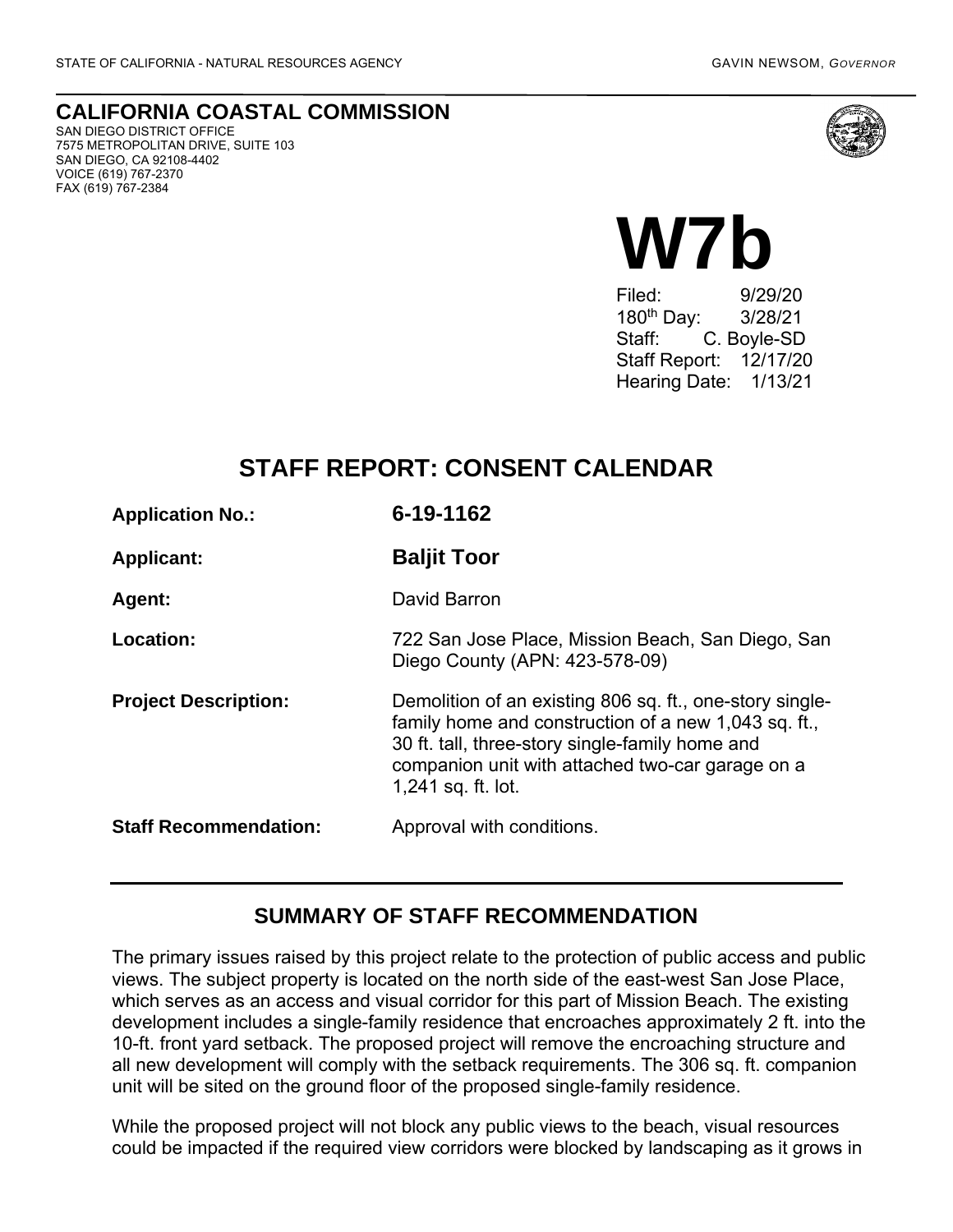the future. In addition, the presence of construction workers and equipment in such a densely populated, popular beach area could impact public rights-of-way to and along the beach, especially during the summer months when beach use is at its peak.

The project site is located between Mission Boulevard and the beach. As a near-shore development, the proposed project could be subject to coastal hazards such as flooding as sea level rise increases. Although there is an existing seawall located seaward of the development that protects the public boardwalk a block to the west of the subject site, the subject project should not be designed to rely on the seawall.

To address these potential adverse impacts the Commission staff is recommending several special conditions. **Special Conditions No. 1 and 2** require submittal of final site construction and landscaping plans that remove any private encroachments within the public right-of-way and limit landscaping in the public view corridors to a height of three feet. **Special Condition No. 3** prohibits development activity during the busy summer months between Memorial Day Weekend and Labor Day in order to remove the potential of development activity impeding coastal access. **Special Condition No. 4** requires the property owner to submit a written agreement that acknowledges and accepts the construction timing limitations. **Special Condition No. 5** requires the applicant to acknowledge the development is proposed in a site subject to coastal hazards and assume the risks of development. **Special Condition No. 6** requires the applicant to waive any right to construct a future shoreline protective device. **Special Condition No. 7** requires the applicant to record a deed restriction against the property that imposes the conditions of the permit for the purpose of providing notice to future property owners. Therefore, as conditioned, the project will be consistent with the Chapter 3 policies of the Coastal Act, and no impacts to coastal resources are anticipated.

Commission staff recommends that the Commission **APPROVE** coastal development permit application 6-19-1162, as conditioned. The motion is on page 4.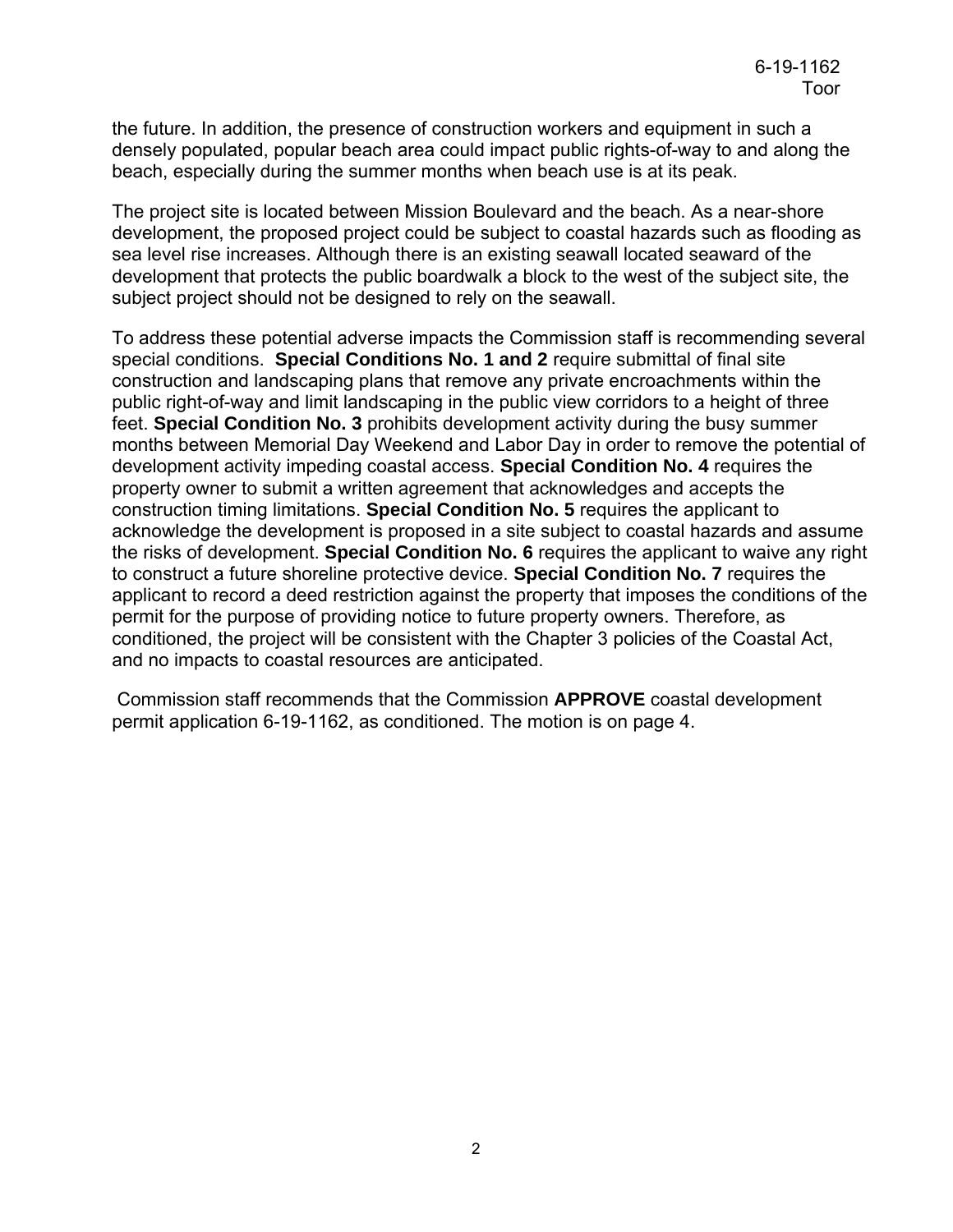# **TABLE OF CONTENTS**

# **EXHIBITS**

| Exhibit 1 – Vicinity Map         |
|----------------------------------|
| <b>Exhibit 2 - Location Maps</b> |
| Exhibit 3 - Site Plan            |
| Exhibit 4 - Site Photo           |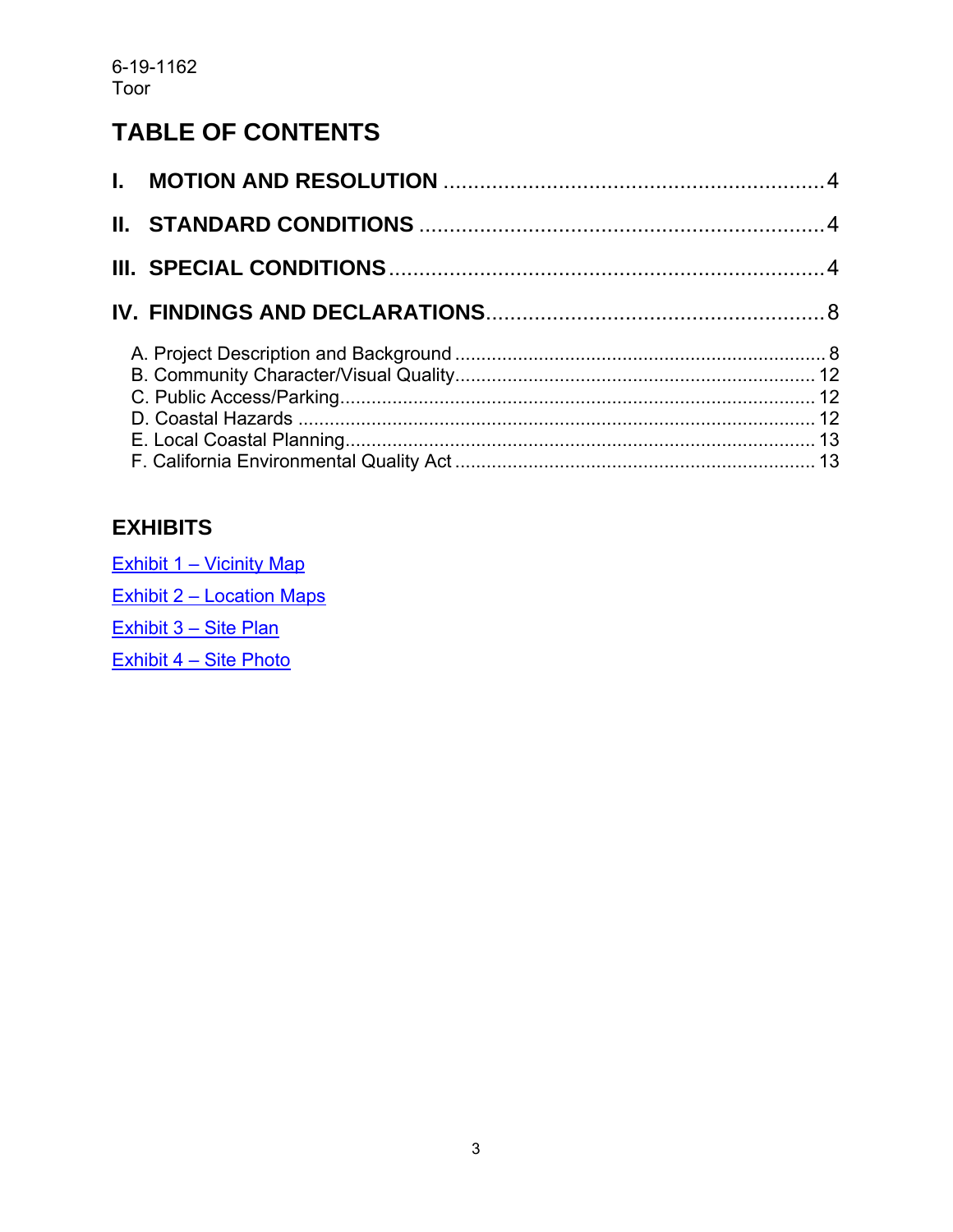# <span id="page-3-0"></span>**MOTION AND RESOLUTION**

#### **Motion:**

I move that the Commission **approve** the coastal development permit applications included on the consent calendar in accordance with the staff recommendations.

Staff recommends a **YES** vote. Passage of this motion will result in approval of all the permits included on the consent calendar. The motion passes only by affirmative vote of a majority of Commissioners present.

# <span id="page-3-1"></span>**I. STANDARD CONDITIONS**

- **1. Notice of Receipt and Acknowledgment**. The permit is not valid and development shall not commence until a copy of the permit, signed by the applicant or authorized agent, acknowledging receipt of the permit and acceptance of the terms and conditions, is returned to the Commission office.
- **2. Expiration**. If development has not commenced, the permit will expire two years from the date on which the Commission voted on the application. Development shall be pursued in a diligent manner and completed in a reasonable period of time. Application for extension of the permit must be made prior to the expiration date.
- **3. Interpretation**. Any questions of intent of interpretation of any condition will be resolved by the Executive Director or the Commission.
- **4. Assignment**. The permit may be assigned to any qualified person, provided assignee files with the Commission an affidavit accepting all terms and conditions of the permit.
- **5. Terms and Conditions Run with the Land**. These terms and conditions shall be perpetual, and it is the intention of the Commission and the applicant to bind all future owners and possessors of the subject property to the terms and conditions.

# <span id="page-3-2"></span>**II. SPECIAL CONDITIONS**

- **1. Revised Final Plans.**
	- **a. PRIOR TO THE ISSUANCE OF THE COASTAL DEVELOPMENT PERMIT,** the applicant shall submit for the review and written approval of the Executive Director, revised final plans approved by the City of San Diego that are in substantial conformance with the plans prepared by Onpoint Construction Consulting, LLC dated 2/27/19 and received 9/29/20, except that they shall comply with the following: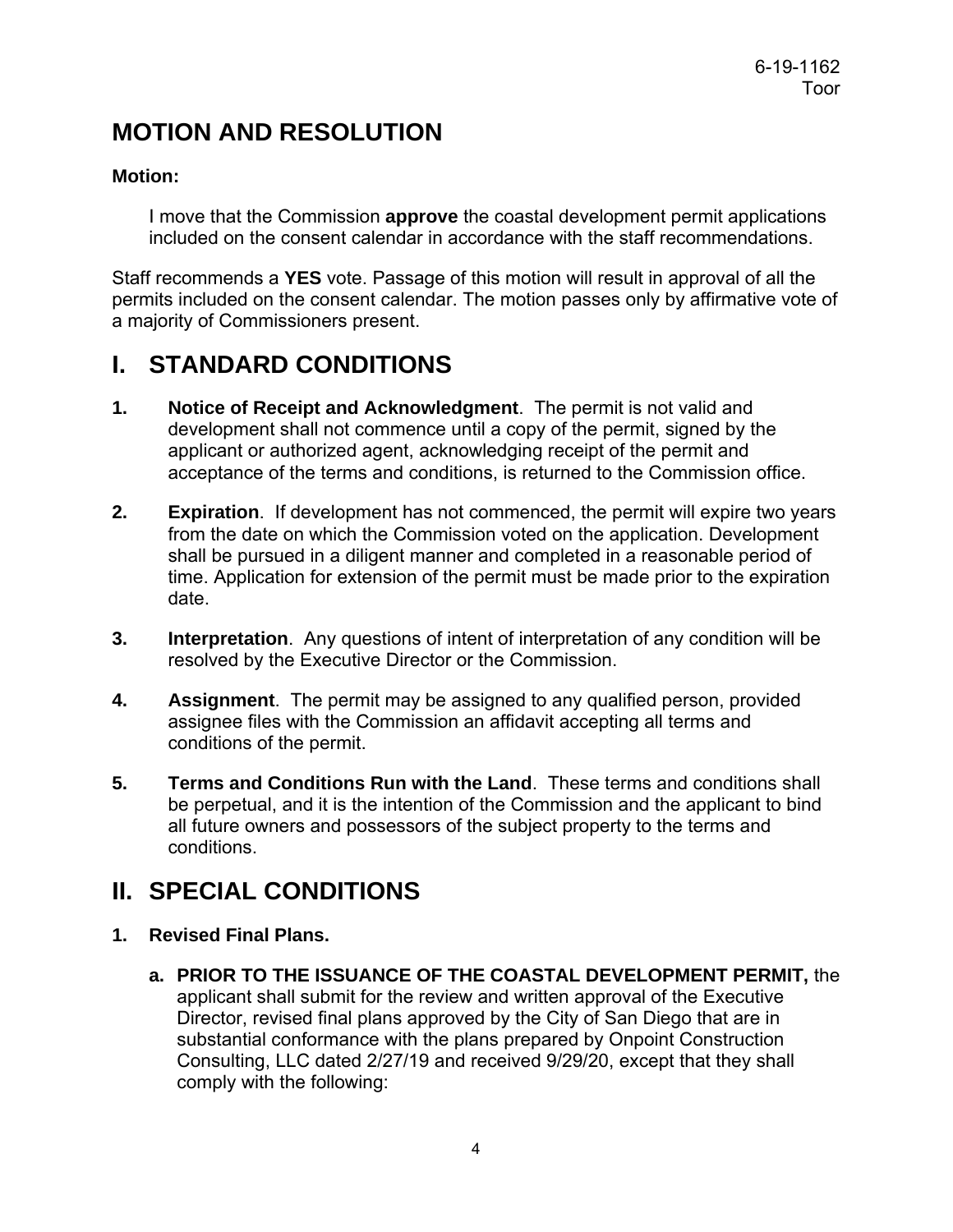- i. The finished floor elevation shall be a minimum of 1 ft. above the elevation of the adjacent alley and San Jose Place.
- b. The permittee shall undertake development in conformance with the approved final plans unless the Commission amends this permit or the Executive Director determines that no amendment is legally required for any proposed minor deviations.

#### **2. Final Landscape/Yard Area Plans.**

- a. **PRIOR TO THE ISSUANCE OF THE COASTAL DEVELOPMENT PERMIT**, the applicant shall submit to the Executive Director for review and written approval final landscape plans. Said plans shall be in substantial conformance with the landscape plans prepared by Onpoint Construction Consulting, LLC dated 2/27/19 and received 9/29/20 and shall include the following:
	- i. A view corridor, ten feet wide, shall be preserved in the south yard area adjacent to San Jose Place. All proposed landscaping in the south yard area shall be maintained at a height of three feet or lower (including raised planters) to preserve the views along San Jose Place towards the ocean.
	- ii. No landscaping or hardscape shall be retained or erected within the San Jose Place right-of-way. Trees may not overhang into the public right-of-way.
	- iii. All landscaping shall be drought tolerant, native or non-invasive plant species. All landscape materials within the identified view corridors shall be species with a growth potential not to exceed three feet at maturity. No plant species listed as problematic and/or invasive by the California Native Plant Society, the California Exotic Pest Plant Council, or identified from time to time by the State of California shall be employed or allowed to naturalize or persist on the site. No plant species listed as "noxious weed" by the State of California or the U.S. Federal Government shall be utilized within the property. If using potable water for irrigation, the project shall use water-conserving emitters (e.g. microspray) and drip irrigation. Use of weather-based irrigation controllers and reclaimed water for irrigation is encouraged.
	- iv. Any fencing and walls, including glass walls, trellis walls, and retaining walls, in the southern yard setback area along San Jose Place shall not exceed a height of three feet above the existing grade or proposed grade, whichever is lower.
	- v. A written commitment by the applicant that five years from the date of the issuance of the coastal development permit for the residential structure, the applicant will submit for the review and written approval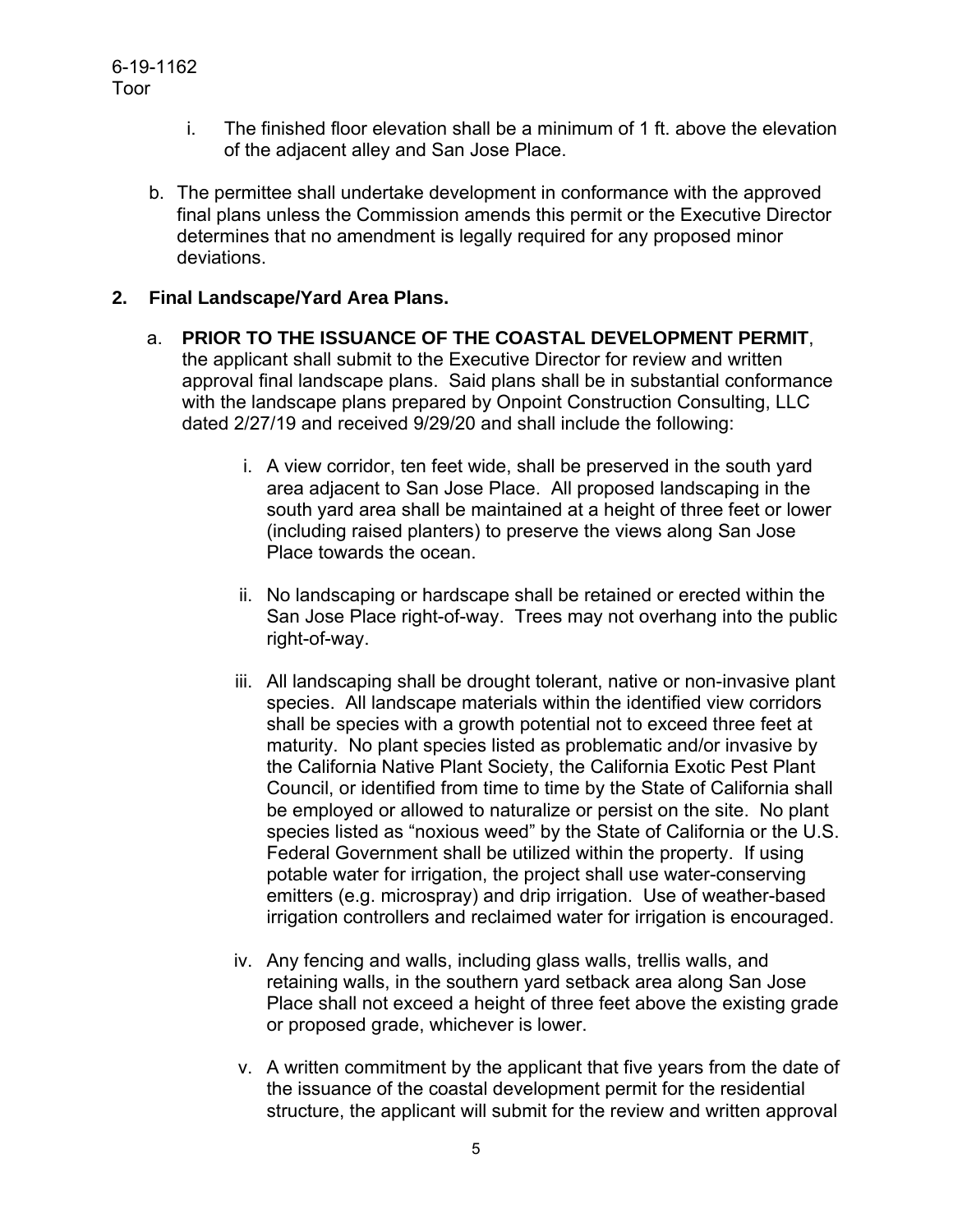of the Executive Director a landscaping monitoring report, prepared by a licensed Landscape Architect or qualified resource specialist, that certifies whether the on-site landscaping is in conformance with the landscape plan approved pursuant to this special condition. The monitoring report shall include photographic documentation of plant species and plant coverage.

If the landscape monitoring report indicates the landscaping is not in conformance with or has failed to meet the performance standards specified in the landscaping plan approved pursuant to this permit, the Permittee, or successor in interest, shall submit a revised or supplemental landscape plan for the review and written approval of the Executive Director. The revised landscaping plan must be prepared by a licensed Landscape Architect or qualified resource specialist and shall specify measures to remediate those portions of the approved landscaping plan that have failed or are not in conformance with the original approved plan.

- b. The permittee shall undertake development in conformance with the approved final plans unless the Commission amends this permit or the Executive Director determines that no amendment is legally required for any proposed minor deviations.
- **3. Timing of Development.** No construction shall take place for the project from Memorial Day Weekend to Labor Day of any year. Access corridors and staging areas shall be located in a manner that has the least impact on public access via the maintenance of existing public parking areas and traffic flow on coastal access routes (e.g., no street closures or use of public parking as staging areas).
- **4. Written Agreement. PRIOR TO ISSUANCE OF THE COASTAL DEVELOPMENT PERMIT**, the property owner shall submit a written agreement, in a form and content acceptable to the Executive Director, that acknowledges and accepts the timing of development approved pursuant to Special Condition No. 3, and provide a weekly construction schedule to confirm that no construction will occur from Memorial Day Weekend to Labor Day.
- **5. Assumption of Risk, Waiver of Liability and Indemnity.** By acceptance of this permit, the applicant acknowledges and agrees (i) that the site may be subject to hazards from flooding, sea level rise, erosion and wave uprush; (ii) to assume the risks to the applicant and the property that is the subject of this permit of injury and damage from such hazards in connection with this permitted development; (iii) to unconditionally waive any claim of damage or liability against the Commission, its officers, agents, and employees for injury or damage from such hazards; and (iv) to indemnify and hold harmless the Commission, its officers, agents, and employees with respect to the Commission's approval of the project against any and all liability, claims, demands, damages, costs (including costs and fees incurred in defense of such claims), expenses, and amounts paid in settlement arising from any injury or damage due to such hazards.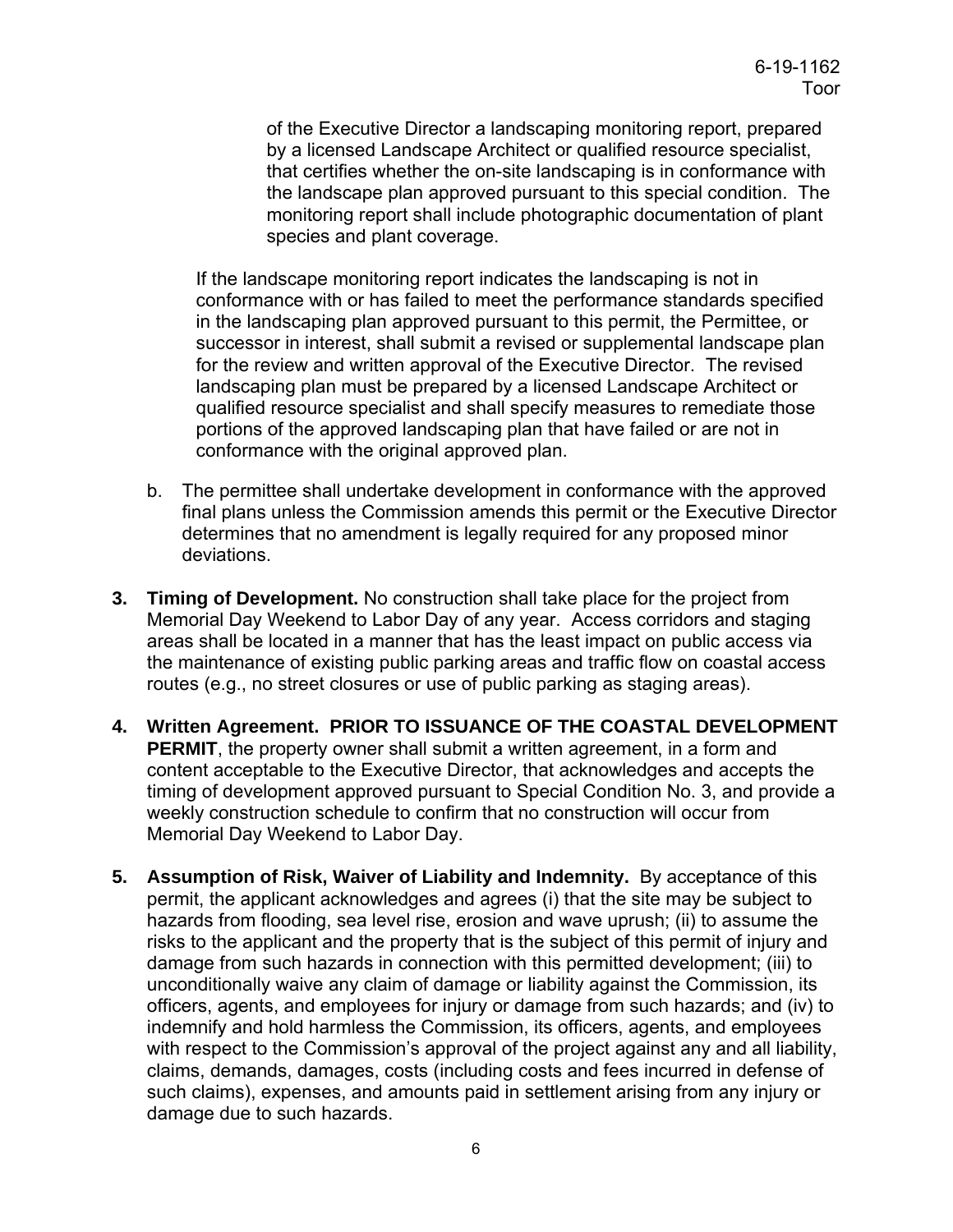#### **6. No Future Bluff or Shoreline Protective Device.**

- a. By acceptance of this Permit, the applicants agree, on behalf of themselves and all successors and assigns, that no bluff or shoreline protective device(s) shall ever be constructed to protect the development approved pursuant to Coastal Development Permit No. 6-19-1162 including, but not limited to, the residence and foundation in the event that the development is threatened with damage or destruction from waves, erosion, storm conditions, bluff retreat, landslides, or other natural hazards in the future. By acceptance of this Permit, the applicants hereby waive, on behalf of themselves and all successors and assigns, any rights to construct such devices that may exist under Public Resources Code Section 30235.
- b. By acceptance of this Permit, the applicants further agree, on behalf of themselves and all successors and assigns, that they are required to remove all or a portion of the development authorized by this permit and restore the site, if:
	- i. The City or any government agency with jurisdiction has issued a final order, not overturned through any appeal or writ proceedings, determining that the structures are currently and permanently unsafe for occupancy or use due to damage or destruction from waves, flooding, erosion, bluff retreat, landslides, or other hazards related to coastal processes, and that there are no feasible measures that could make the structures suitable for habitation or use without the use of bluff or shoreline protective devices;
	- ii. Essential services to the site (e.g. utilities, roads) can no longer feasibly be maintained due to the coastal hazards listed above;
	- iii. Removal is required pursuant to LCP policies for sea level rise adaptation planning; or
	- iv. The development requires new or augmented shoreline protective devices that conflict with applicable LCP or Coastal Act policies.

Approval of CDP No. 6-19-1162 does not allow encroachment onto public trust lands. Any future encroachment onto public trust lands shall be removed unless authorized by the Coastal Commission. Additionally, encroachment onto public trust lands is subject to approval by the State Lands Commission or other designated trustee agency.

#### **7. Deed Restriction. PRIOR TO THE ISSUANCE OF THE COASTAL**

**DEVELOPMENT PERMIT**, the applicant shall submit to the Executive Director for review and written approval documentation demonstrating that the applicant has executed and recorded against the parcel(s) governed by this permit a deed restriction, in a form and content acceptable to the Executive Director: (1) indicating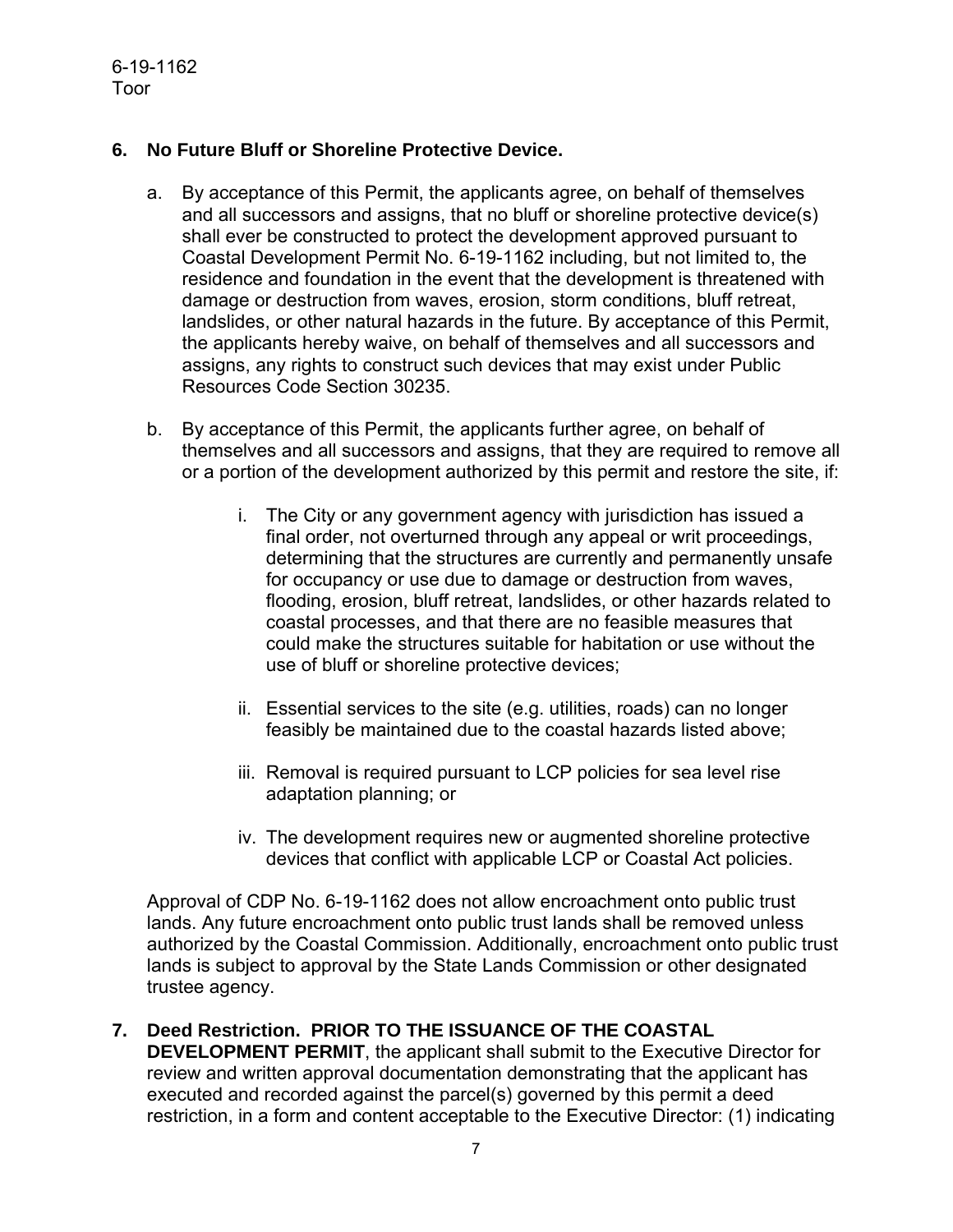that, pursuant to this permit, the California Coastal Commission has authorized development on the subject property subject to the terms and conditions that restrict the use and enjoyment of that property, and (2) imposing the special conditions of this permit as covenants, conditions, and restrictions on the use and enjoyment of the property. The deed restriction shall include a legal description of the entire parcel or parcels governed by this permit. The deed restriction shall also indicate that, in the event of an extinguishment or termination of the deed restriction for any reason, the terms and conditions of this permit shall continue to restrict the use and enjoyment of the subject property so long as either this permit or the development it authorizes, or any part, modification, or amendment thereof, remains in existence or with respect to the subject property.

# <span id="page-7-0"></span>**III. FINDINGS AND DECLARATIONS**

## <span id="page-7-1"></span>**A. Project Description and Background**

The proposed project is the demolition of a 806 sq. ft. one-story single-family residence and construction of a new 1,043 sq. ft., 30-ft. tall, three-story single-family residence with a 396 sq. ft. attached garage and 306 sq. ft. companion unit on a 1,241 sq. ft. lot at 722 San Jose Place in the Mission Beach community of the City of San Diego [\(Exhibit](https://documents.coastal.ca.gov/reports/2021/1/w7b/w7b-1-2021-exhibits.pdf)  [1\)](https://documents.coastal.ca.gov/reports/2021/1/w7b/w7b-1-2021-exhibits.pdf). Two off-street parking spaces will be provided in the attached garage. The existing home encroaches approximately 2 ft. into the 10-foot front yard setback on San Jose Place [\(Exhibit 4\)](https://documents.coastal.ca.gov/reports/2021/1/w7b/w7b-1-2021-exhibits.pdf). The site is located within the original permitting jurisdiction of the Coastal Commission where Chapter 3 of the Coastal Act is the standard of review.

The project site is located on the north side of San Jose Place, an east-west street within an existing residential area zoned Neighborhood Commercial-North (NC-N) [\(Exhibit 2\)](https://documents.coastal.ca.gov/reports/2021/1/w7b/w7b-1-2021-exhibits.pdf). The purpose of the Neighborhood Commercial zone is to provide adequate commercial services for residents. While the NC-N zone allows for both commercial and mixed uses, the primary use is residential with the exception that residential uses shall not be permitted within the first story of any building on any lot abutting Mission Boulevard. This site does not abut Mission Boulevard and thus, the proposed residential use is consistent with the certified LCP. The proposed development is similar in height, bulk, and scale to the surrounding residential development. The proposed project is also consistent with the development standards contained in the City's certified Local Coastal Program (LCP).

In the Mission Beach neighborhood, the public rights-of-way of the various courts and places, which are generally east-west running streets, as well as the yard setbacks of the adjacent properties comprise the community's public view corridors. Because the project is located between the first public road and the sea, there is the potential for the project to impact views to the shoreline from Mission Boulevard.

The Commission typically reviews projects to ensure that any new development does not encroach into the yard setback areas, which could impede public views, or into public rights-of-way, which could impede public access. Such encroachments could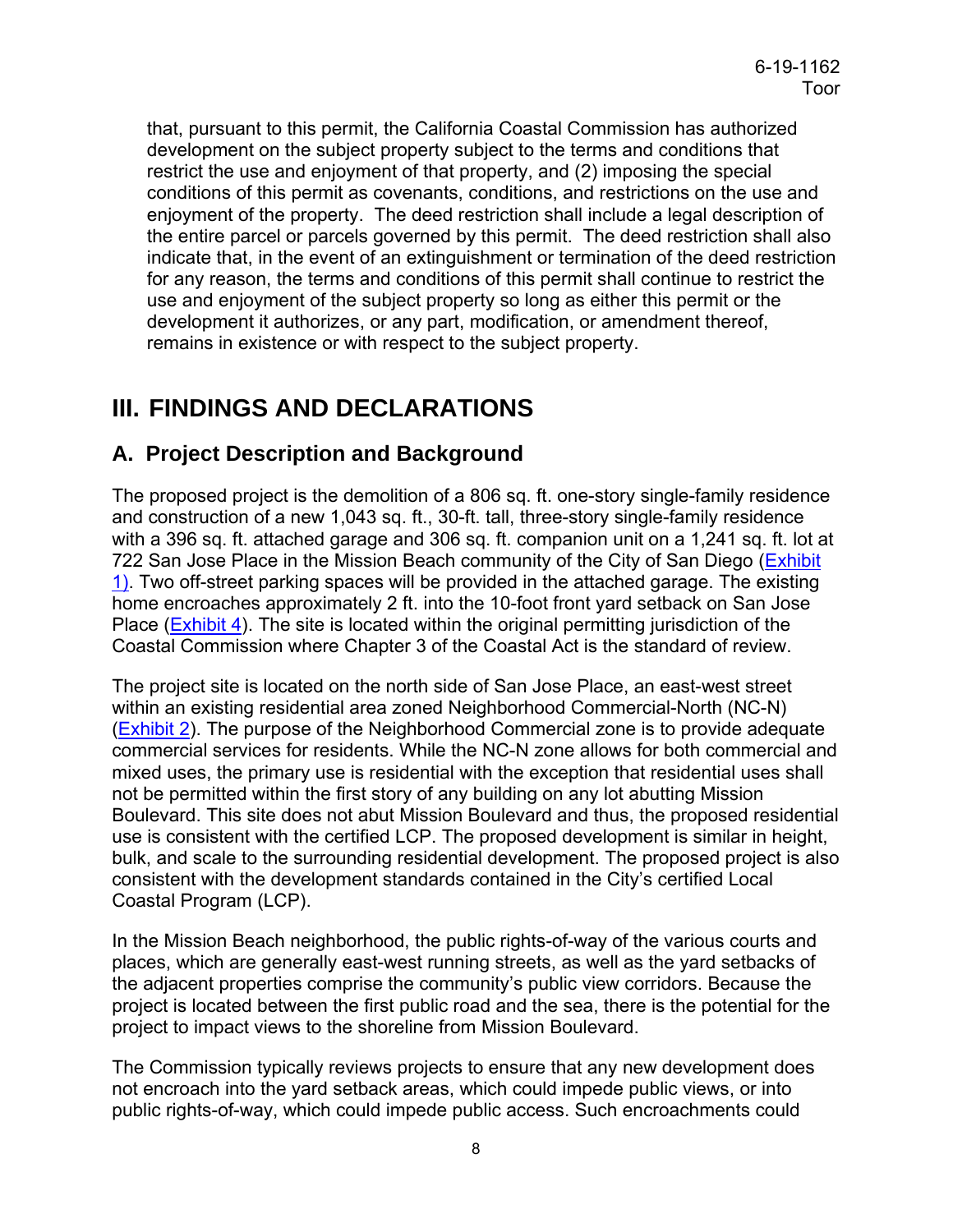include structures and/or landscaping. As proposed, no structures will be located within property setbacks [\(Exhibit 3\)](https://documents.coastal.ca.gov/reports/2021/1/w7b/w7b-1-2021-exhibits.pdf). To ensure that public views and public access towards the ocean are protected, **Special Condition No. 1** requires the applicant to submit final plans confirming that no structures will be located in the view corridors. In addition, **Special Condition No. 2** requires the applicant to submit a final landscaping plan requiring all landscaping and hardscape in the southern yard area to consist of low-lying materials not exceeding three feet in height.

Because many of the lots in Mission Beach, including the subject site, are constrained and have limited access and space to accommodate construction activities and staging, demolition and construction activity could impede public access by occupying public parking spaces or blocking public rights-of-way with materials or debris. Therefore, **Special Condition No. 3** prohibits any development during peak summer months when public access could be impacted and **Special Condition No. 4** requires the property owner to submit a written agreement indicating that he acknowledges and accepts the construction timing limitations and will submit a weekly construction schedule to confirm that work will not occur during summer. **Special Condition No. 7** requires recordation of the permit conditions against the property to ensure future property owners are aware of the above mentioned protections and conditions.

Since the existing structure was built in 1941, it is subject to the City of San Diego's review for historical significance. Section 143.0212 of the City's Land Development Code provides that the City shall determine the need for a site-specific survey for the purposes of obtaining a construction permit or development permit for development for any parcel containing a structure that is 45 or more years old. In this particular case, the structure is approximately 80 years old, but the City's Development Services did not find the structure to be eligible for historical designation and there is no evidence that the structure has historic value.

The certified LCP defines "companion unit" as an accessory structure on a residential lot that provides independent living facilities for one or more persons, independent of the primary dwelling unit. An "accessory structure" is defined as a structure, attached or detached from a primary structure that is customarily incidental and subordinate to the primary structure or use. The certified LCP restricts the gross floor area of an attached companion unit to fifty percent of the habitable dwelling, with a maximum increase of 1,200 square feet for an attached or detached companion unit. Companion units that either are sized 500 square feet or less or located within a transit priority area (which includes almost all of Mission Beach) are exempt from parking requirements. The proposed companion unit is consistent with LCP's definition and building standards for companion units. Additionally, because the proposed unit is sized 306 sq. ft. and is within a transit priority area, it is exempt from parking requirements. Several new accessory dwelling unit (ADU) laws took effect on January 1, 2020, including AB 68, AB 587, AB 670, AB 881, and SB 13. Together, these laws update Government Code Sections 65852.2 and 65852.22 concerning local government procedures for review and approval of ADUs and JADUs. Although these recent state law changes have not yet been incorporated into the City's certified LCP, the proposed project is also consistent with current state law.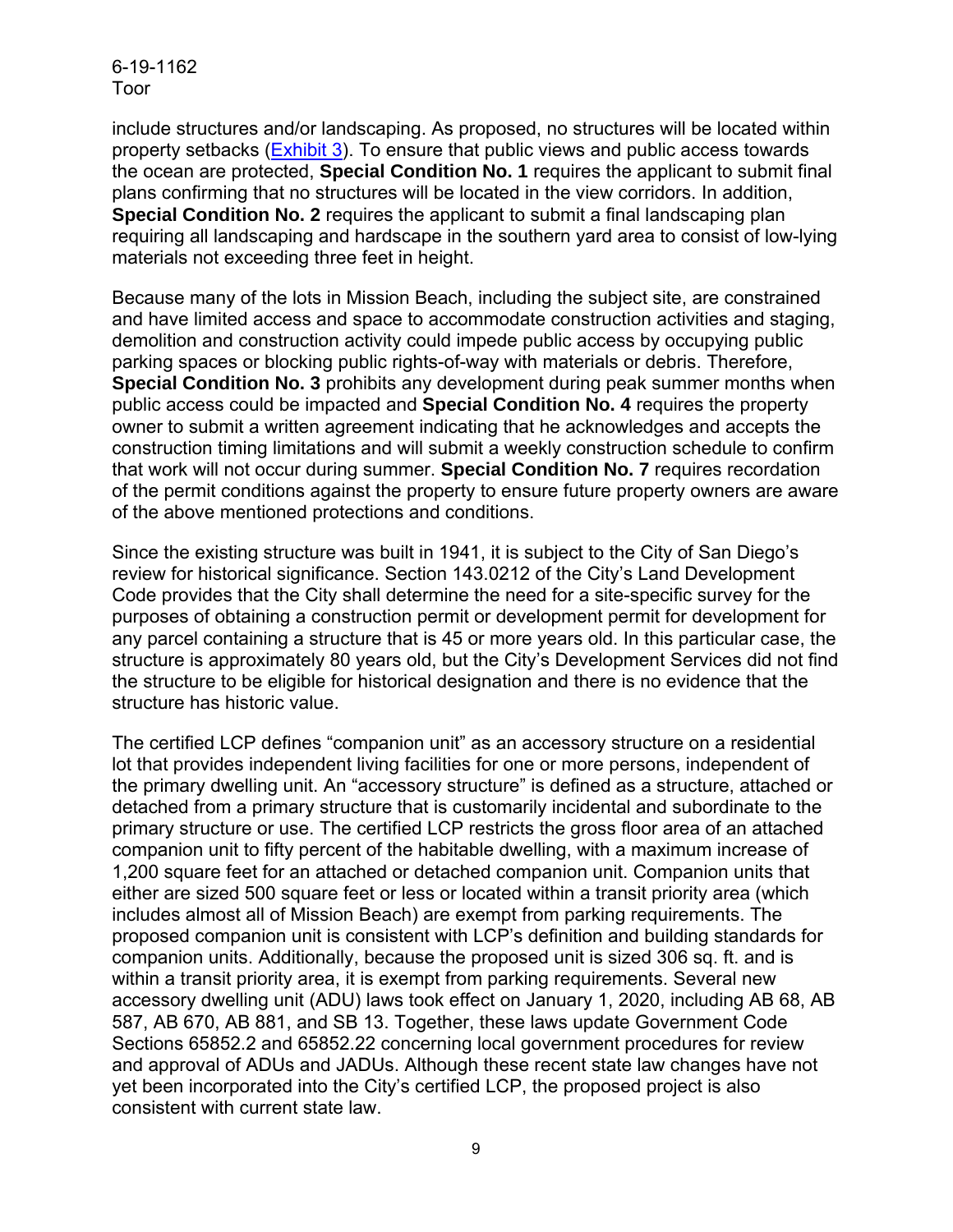Sea level rise is expected to exacerbate existing coastal hazards by raising mean water levels and extending flood zones inland. As noted in the Commission's 2018 Sea Level Rise Guidance Update and other studies, increased sea level is expected to cause increased inundation of beaches, reduced accretion, or increased erosion of beaches. The Mission Beach community is low-lying area on a narrow peninsula situated between the Pacific Ocean to the west and Mission Bay to the east, which currently experiences periodic flooding that will likely increase with sea level rise. Because there is a wide sandy beach (approximately 200 feet wide) and a public boardwalk (approximately 20 feet wide) protected by a seawall between the subject property and the Pacific Ocean, wave run up and overtopping are not expected to significantly impact this inland site over the life of the proposed improvements; however, as a near-shore property, the proposed development may be threatened by sea-level rise at some point in the future. Historically, the most common societal response to coastal hazards has been to construct shoreline protective devices in order to slow the erosion of beaches and bluffs, retain unstable slopes, and prevent flooding.

The Coastal Act discourages shoreline protection devices because they generally cause adverse impacts to coastal resources and can constrain the ability of the shoreline to respond to dynamic coastal processes. Shoreline protection devices are physical structures that take up space and displace or modify prior uses of coastal land (e.g., beach recreation, habitat, etc.); this effect is often referred to as encroachment. Seawalls and, in particular, revetments, may have large horizontal footprints, displacing what would otherwise be sandy beach, and resulting in a long-term loss of beach area for public access, recreation and other uses. In addition to encroaching onto the beach, shoreline protection devices, by slowing or stopping natural processes of shoreline retreat, also prevent the future creation of new beach and eliminate a supply of new sand that would otherwise have resulted from bluff and shoreline erosion. By design, shoreline protection devices establish a fixed landward boundary of the back beach ("fixing the back beach"), and prevent the natural, on-going inland adjustment of the beach that occurs on an eroding coast; over time, this restriction of a beach's adaptive capacity can result in the narrowing or loss of the beach ("passive erosion"). Future sea level rise is expected to result in the drowning or "pinching out" of many California beaches (Vitousek et al. 2017), an effect that will only be exacerbated in locations with extensive shoreline protection. Along coastlines dominated by cliffs and bluffs, shoreline protection devices also reduce or eliminate the additional supply of sand provided to local beaches by natural bluff erosion. This "retention of beach material" or "sand supply impact" associated with shoreline protection devices contributes to local and regional (i.e., littoral cell) sand supply deficits, and hastens the effects of passive erosion.

By substituting hard materials (e.g., rock, concrete) in place of more erodible natural substrates (e.g., sand, soils, terrace deposits, sedimentary rocks), shoreline protection devices can also change wave reflection patterns, cause scour or winnowing of beach sediments along the shoreline, and increase erosion rates at unarmored locations upand down-coast of the structure ("end effects"). In certain locations, shoreline protection devices may also interrupt or interfere with longshore and cross-shore sediment transport, resulting in deposition of sand in one location at the expense of other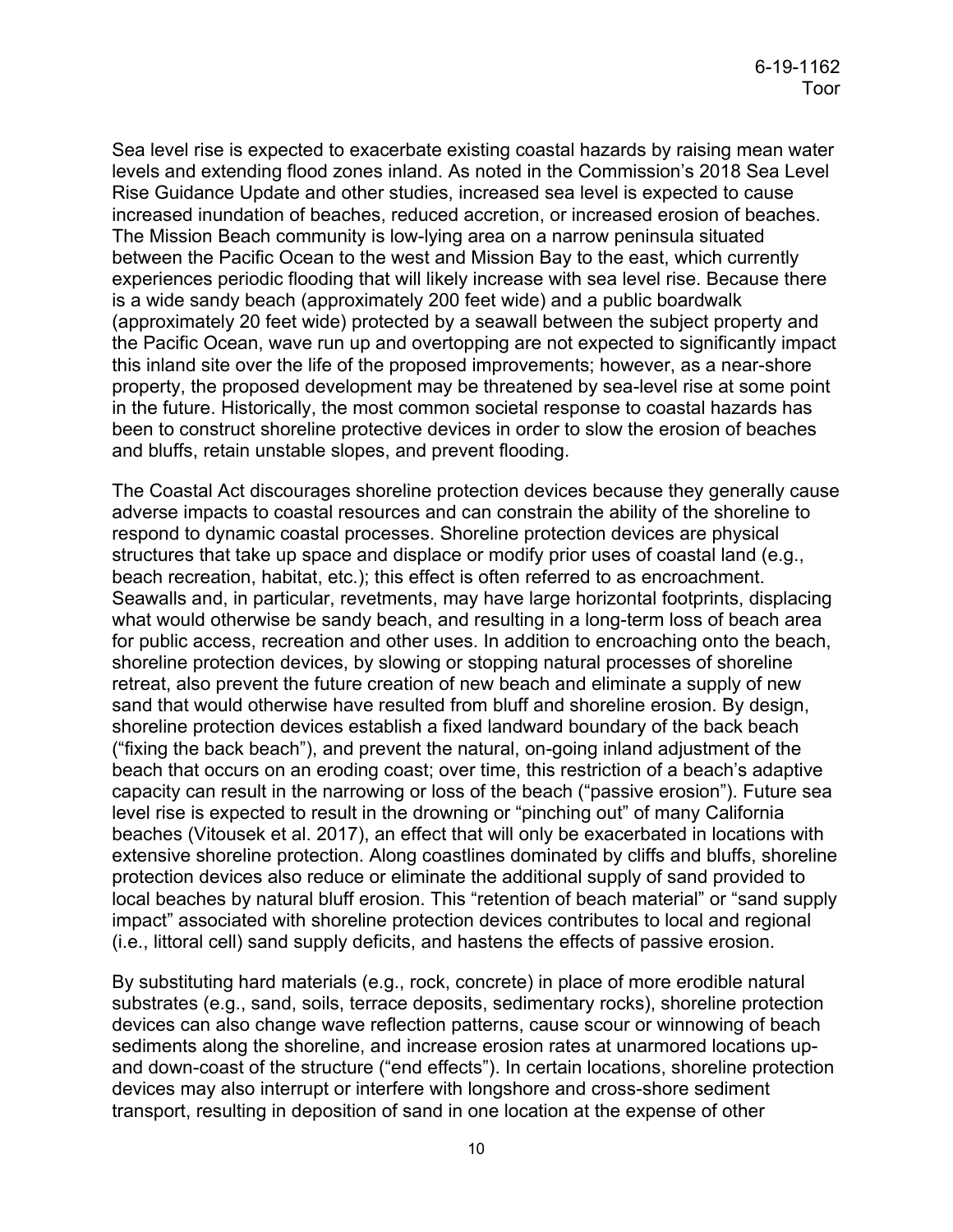locations further "down drift" along the coast. Broader effects of shoreline protection devices include changes to the recreational and beach use experience, impacts to beach and other coastal ecosystems, and impairment of the aesthetic and visual character of the coast.

Because shoreline protection devices, such as seawalls, revetments, and groins, can create adverse impacts on coastal processes, Coastal Act Section 30253 specifically prohibits development that could "…create [or] contribute significantly to erosion, geologic instability, or destruction of the site or surrounding area or in any way require the construction of protective devices that would substantially alter natural landforms along bluffs and cliffs." However, Section 30235 of the Coastal Act recognizes that existing development may be protected by shoreline protective devices subject to certain conditions. This limitation is particularly important when considering new development, such as in this case, because if it is known that a new development may need shoreline protection in the future, it would be unlikely that such development could be found to be consistent with Section 30253 of the Coastal Act, which requires new development to minimize risks to life and property. Therefore, the Commission's action on this project must consider the effects of wave uprush, flooding, and storm events (with sea-level rise considerations) on public access and recreation.

The proposed project is located approximately 175 ft. east of Ocean Front Walk, an approximately 2.3-mile public beach boardwalk constructed prior to the effective date of the Coastal Act. The boardwalk consists of a 20-ft. wide sidewalk bordered on the seaward side by a concrete parapet above a sheetpile seawall that extends approximately 20 feet down into the sand. During the summer, sand typically covers most of the seaward side of the seawall; in the winter, more of the seawall is exposed, and during extreme storm events, waves have overtopped the parapet. The boardwalk effectively serves as a low seawall along the entire shoreline in Mission Beach, set back from the shoreline and fronted by the beach. If beach erosion were to continue unabated as a result of accelerated sea level rise, it would eventually lead to a situation where the water's edge would be at the base of the seawall that protects the boardwalk. Without the beach buffer, the waves – particularly storm waves – would eventually undercut the seawall and damage the boardwalk. While the seawall does reduce the risk to the structures inland of the boardwalk from flooding from overtopping waves, the seawall should not be relied upon to protect new private development, including the proposed project.

The Commission has authorized repair and maintenance to the boardwalk and associated seawall in the past (CDP Nos. 6-98-102, 6-00-130, 6-03-090-W, 6-05-0125- W, 6-13- 1359); however, those repairs were authorized to maintain and protect existing public improvements, including the boardwalk itself, as well as public amenities located landward of the boardwalk (i.e., Belmont Park, public parking, and a grassy park). While future repair and maintenance of the boardwalk and seawall could be considered and authorized by the Commission, any such repairs would likely be authorized only for the benefit of the existing public amenities, and would not be considered for the protection of private residential development landward of the boardwalk, including the proposed project.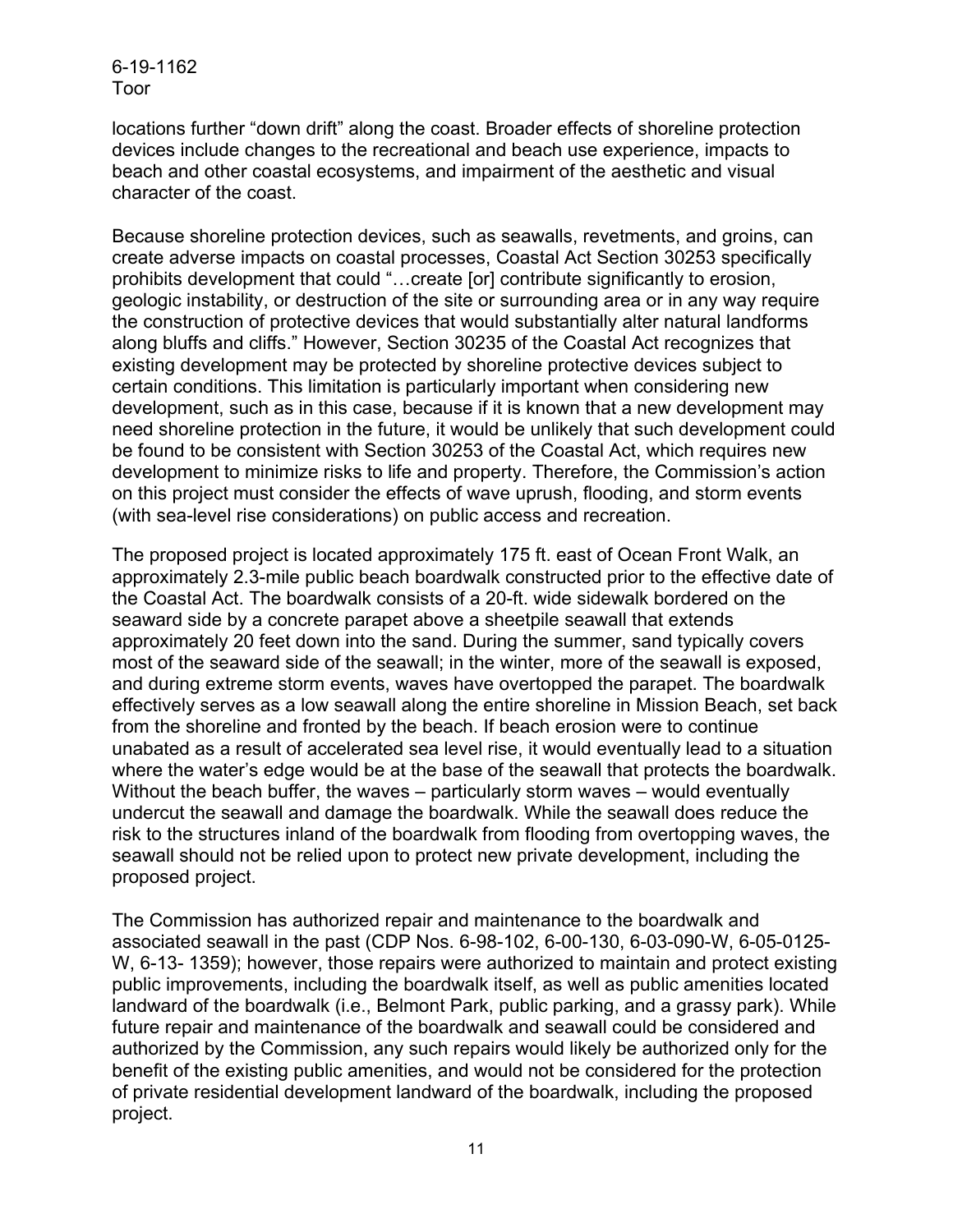The applicant must therefore acknowledge that the project, as new development, is not entitled to shoreline protection and it must waive any possible right to construct a shoreline protective device for the property in the future, as outlined in **Special Condition 6**. Further, the landowner must remove the development if (a) any government agency has ordered that the structures are not to be occupied due to coastal hazards, or if any public agency requires the structures to be removed; (b) essential services to the site can no longer feasibly be maintained (e.g., utilities, roads); (c) the development is no longer located on private property due to the migration of the public trust boundary; (d) removal is required pursuant to LCP policies for sea level rise adaptation planning; or (e) the development would require a shoreline protective device that is inconsistent with the coastal resource protection policies of the Coastal Act or certified LCP.

The applicant has acknowledged that periodic storm and flood events occur throughout the Mission Beach community and has indicated to staff that the new development will be raised at least 1 ft. from grade in order to allow for a buffer should flooding occur. However, this was not shown on the plans submitted for the project. Therefore, **Special Condition No. 1** requires the applicant to submit revised final plans showing the finished floor elevation a minimum of 1 ft. above the elevation of the adjacent alley and San Jose Place. Additionally, site topography slopes from west to east, meaning that even if water were to crest the boardwalk along Ocean Front Walk, it would drain east towards Mission Boulevard. **Special Condition No. 5** requires the applicant to acknowledge the risk of building in a hazardous location and ensures that the risks of property damage or loss arising from sea level rise or other changed circumstances are borne by the applicant enjoying the benefits of its private new development, and not the public.

## <span id="page-11-0"></span>**B. Community Character/Visual Quality**

The development is located within an existing developed area and, as conditioned, will be compatible with the character and scale of the surrounding area and will not impact public views. Therefore, the Commission finds that the development, as conditioned, conforms to Section 30251 of the Coastal Act.

## <span id="page-11-1"></span>**C. Public Access/Parking**

As conditioned, the proposed development will not have an adverse impact on public access to the coast or to nearby recreational facilities. As conditioned, the proposed development conforms to Sections 30210 through 30214, Sections 30220 through 30224, Section 30252 and Section 30604(c) of the Coastal Act.

## <span id="page-11-2"></span>**D. Coastal Hazards**

Coastal Act Sections 30235 and 30253 acknowledges that seawalls, revetments, and other such "hard" structures designed to forestall erosion also alter natural landforms and natural shoreline processes. Accordingly, with the exception of coastal dependent uses, Section 30235 limits the construction of shoreline protective works to those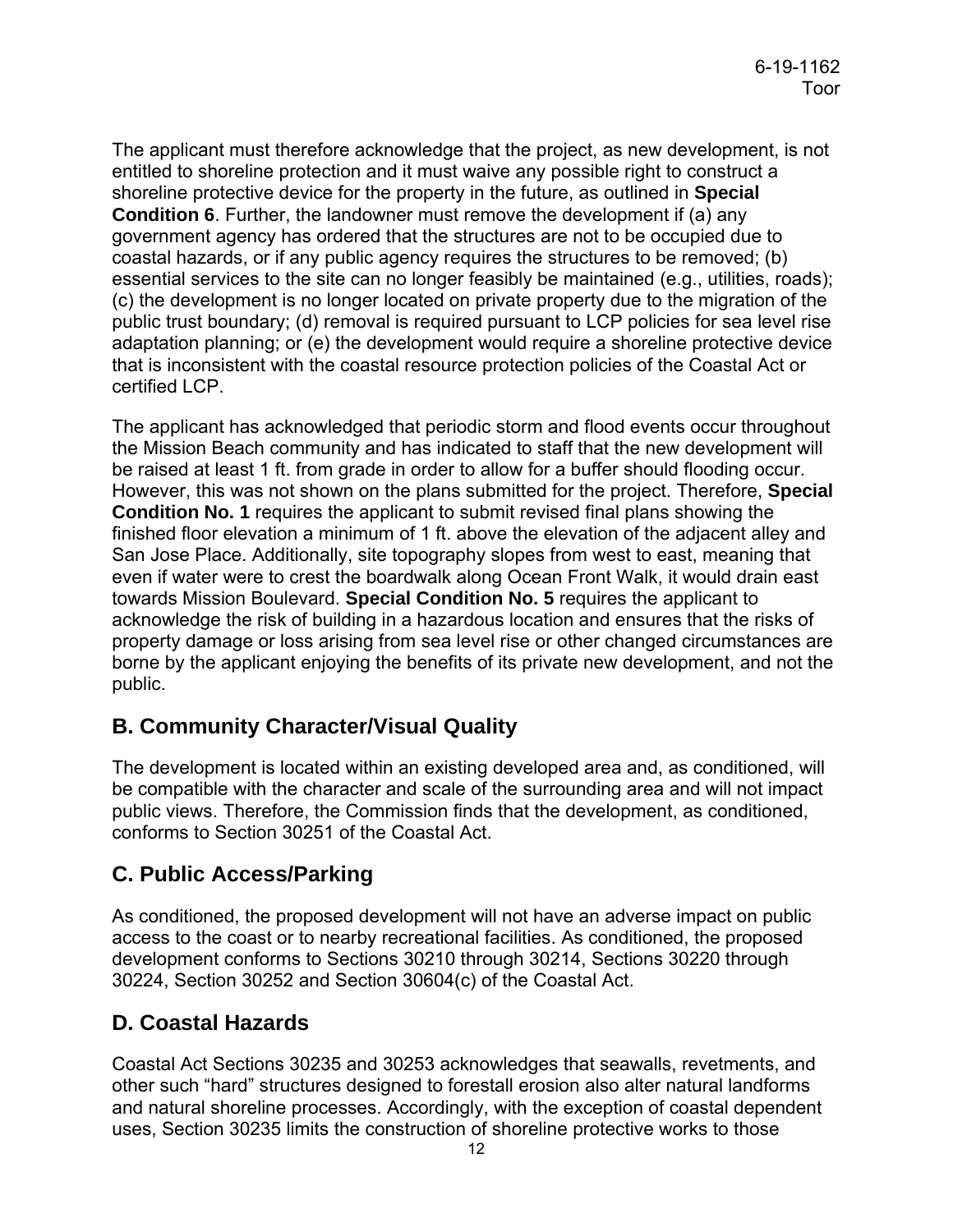required to protect existing permitted structures or public beaches in danger from erosion. Section 30253 requires that new development be sited, designed, and built in a manner to not require construction of shoreline protection devices that would substantially alter natural landforms along the shoreline.

The proposed development has been designed to withstand periodic flooding and, as conditioned, will not rely on shoreline protection in the future. Therefore, the Commission finds that the development, as conditioned, conforms to Section 30235 and 30253 of the Coastal Act.

## <span id="page-12-0"></span>**E. Local Coastal Planning**

The subject site is located in an area of original jurisdiction, where the Commission retains permanent permit authority and Chapter 3 of the Coastal Act remains the legal standard of review. As conditioned, the proposed development is consistent with Chapter 3 of the Coastal Act. Approval of the project, as conditioned, will not prejudice the ability of the City of San Diego to continue to implement its certified LCP for the Mission Beach community.

## <span id="page-12-1"></span>**F. California Environmental Quality Act**

The City of San Diego determined that the proposed project is exempt from CEQA pursuant to Section 15302. As conditioned, there are no feasible alternatives or feasible mitigation measures available which would substantially lessen any significant adverse effect which the activity may have on the environment. Therefore, the Commission finds that the proposed project, as conditioned to mitigate the identified impacts, is the least environmentally damaging feasible alternative and is consistent with the requirements of the Coastal Act to conform to CEQA.